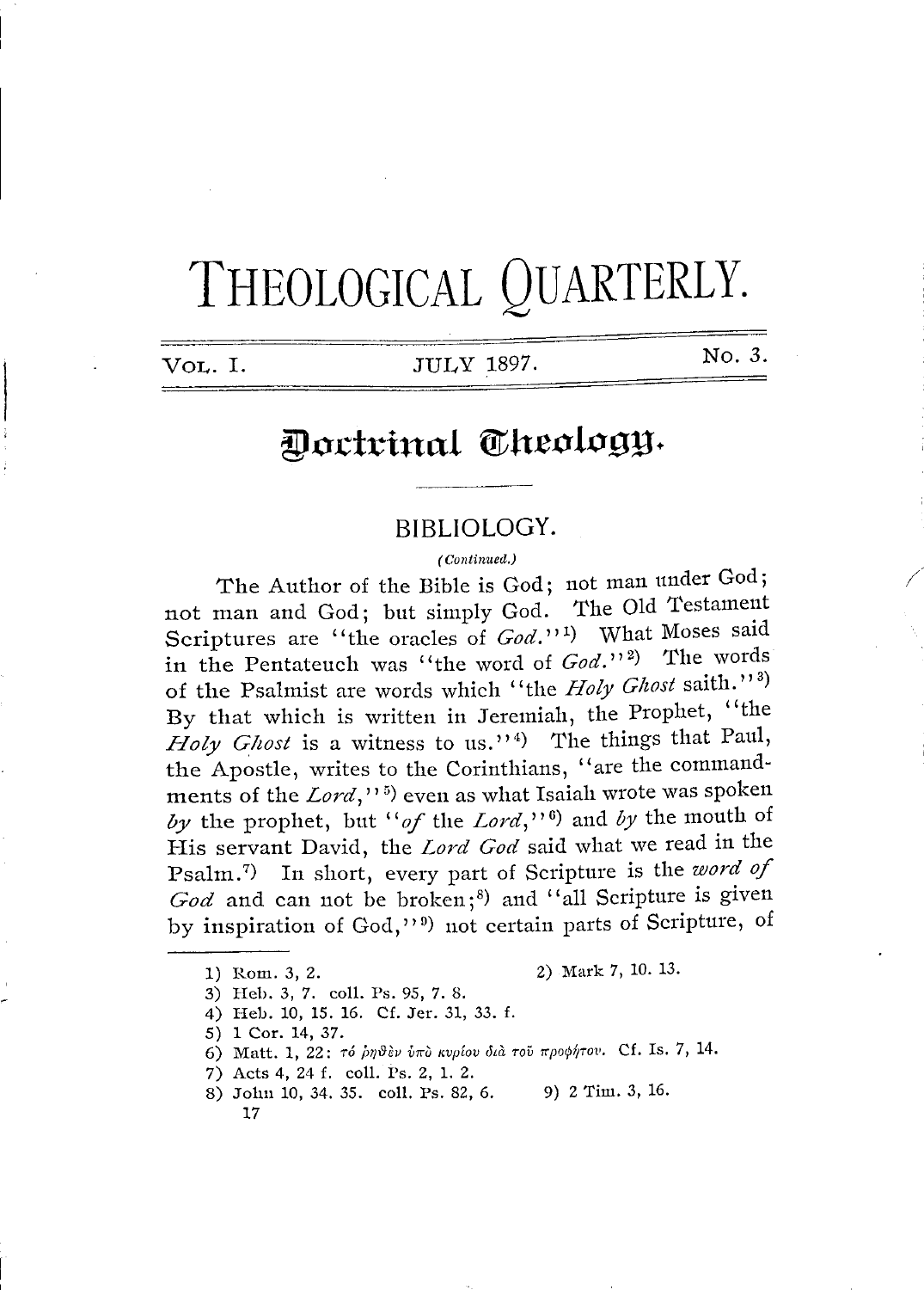## PARAGRAPHS ON TEXTUAL CRITICISM.

#### § 1.

Textual criticism in exegetical theology is the art or process of establishing the genuine text of the canonical books of the Old and New Testaments or any part or passage thereof.

#### § 2.

The *autograph* manuscripts of all the books of holy Scripture have long ago disappeared.

#### § 3.

No one of the *apograph* manuscripts of the Old or the New Testament or of any biblical book can claim to exhibit the original text unaltered in all its parts.

#### § 4.

The entire original text of Scripture has, however, doubtless been preserved and handed down from the days of the inspired writers to the present time in the various transcripts extant, which constitute the material and chief sources of textual criticism.

#### § 5.

The testimony of the codices exhibiting collections of books of the Old or the New Testament in their original tongues is corroborated and supplemented by that of fragmentary transcripts, of earlier rabbinical literature, of the early fathers of the church, of the ancient versions, and, for the Old Testament, by evidence embodied in the New Testament.

#### § 6.

No text or form: of a text should be accepted merely on the strength of conjectural criticism from internal evidence, without the testimony of any of the sources enumerated in the preceding paragraph.

ti ,, ı. r:  $\mathcal{L}_1$ ' (

L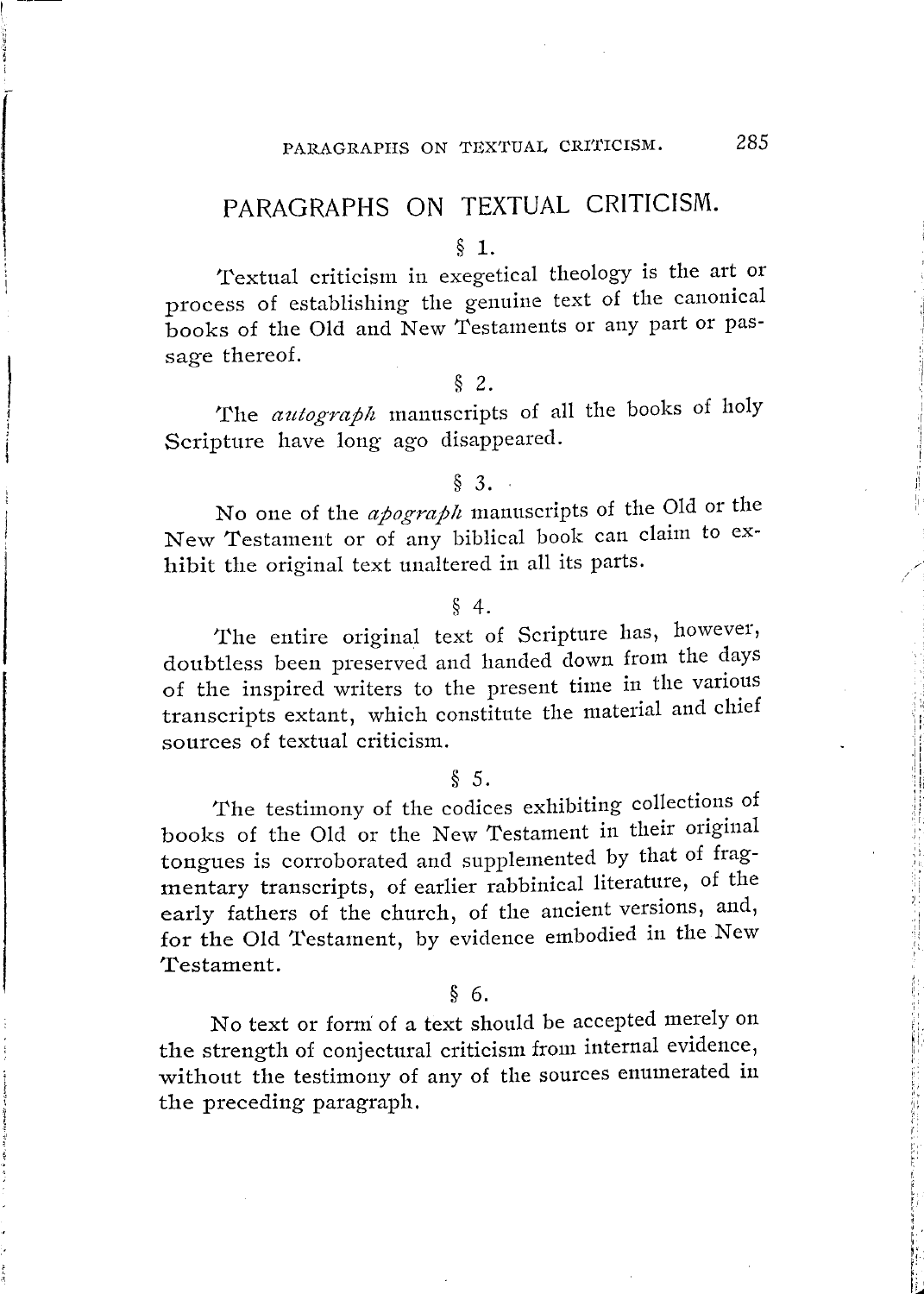### 286 PARAGRAPHS ON TEXTUAL CRITICISM.

#### § 7.

The fact that the sources of the textual criticism of the Bible are very extensive and numerous, more so than those available for establishing any other ancient text of which the autograph has disappeared, is so far from being of disadvantage to biblical criticism, that, while it greatly augments the work of the critic, it secures to the results of such work the highest degree of reliability.

#### § 8.

The various sources of textual criticism are not of equal value, and here as elsewhere testimony and evidence should be estimated by weight, not by numbers.

#### § 9.

Earlier manuscripts are generally of greater critical weight than those of a later date, the works of the Greek Fathers, than those of the Latin Fathers, their exegetical or polemical writings, than their sermons with quotations from memory, the more literal versions, than those which adhere less strictly to the original, though the former be less smooth and the latter more polished.

#### $$10.$

Evidence in favor of a reading is of greater weight, the greater the variety of mutually independent sources is whence such evidence is derived, while interdependence of witnesses tends to weaken their testimony.

#### § 11.

Readings easily accounted for by the assumption of *unintentional* deviations owing to an error of *sight*, of *hear*ing, of memory, or of *understanding* should generally prevail over readings not admitting of such explanation.